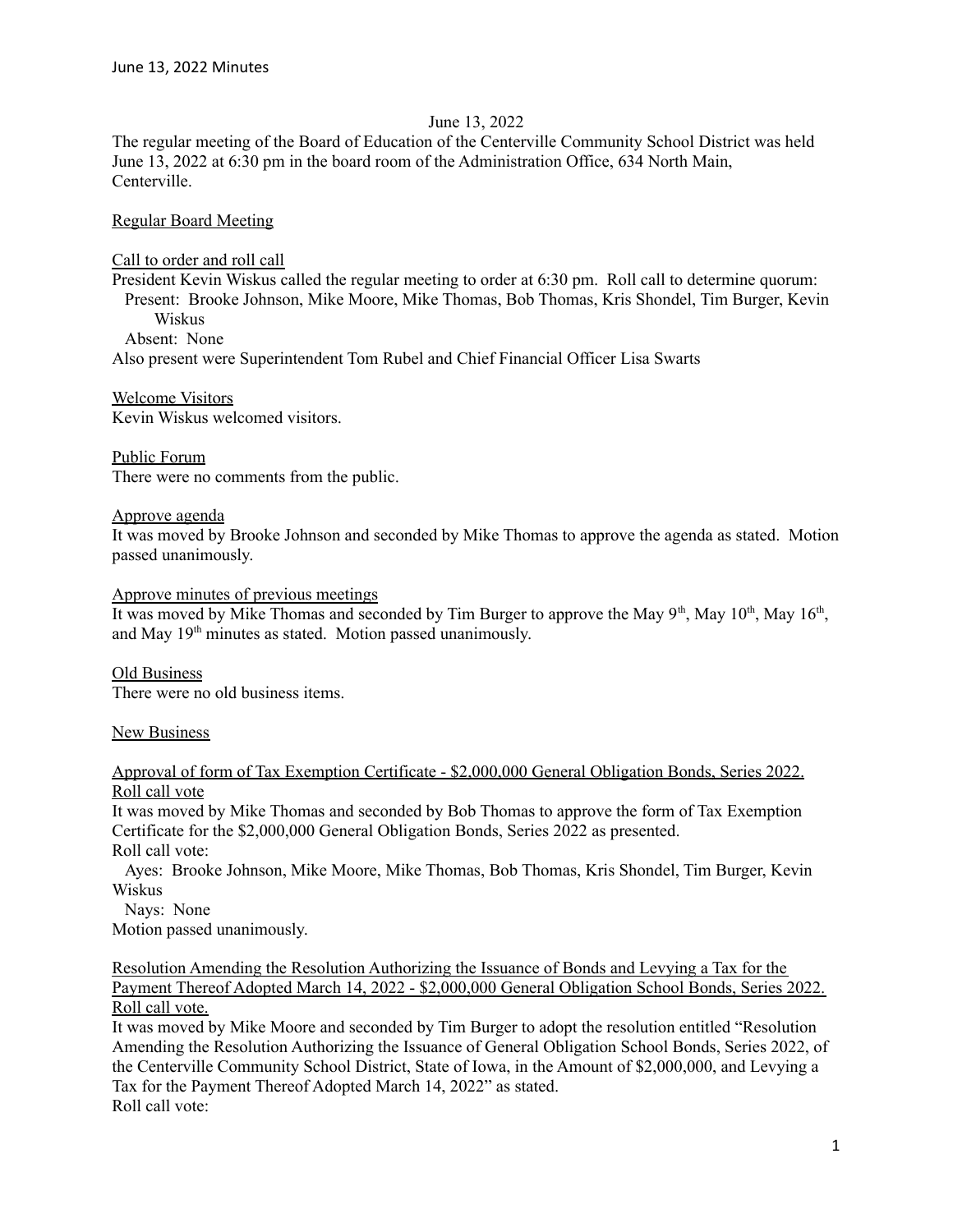Ayes: Brooke Johnson, Mike Moore, Mike Thomas, Bob Thomas, Kris Shondel, Tim Burger, Kevin Wiskus

Nays: None

Motion passed unanimously.

Resolution Fixing the Date of Sale, Approving Electronic Bidding Procedures and Approving Official Statement - Not to Exceed \$3,695,000 School Infrastructure Sales, Services and Use Tax Bonds, Series 2022. Roll call vote

It was moved by Mike Moore and seconded by Brooke Johnson to adopt the resolution: "Resolution Fixing the Date of Sale of Not to Exceed \$3,695,000 School Infrastructure Sales, Services and Use Tax Revenue Bonds, Series 2022, Approving Electronic Bidding Procedures and Approving Official Statement" as stated.

Roll call vote:

Ayes: Brooke Johnson, Mike Moore, Mike Thomas, Bob Thomas, Kris Shondel, Tim Burger, Kevin Wiskus

Nays: None

Motion passed unanimously.

### Approval of Engagement Letter with Ahlers, Series 2022 SAVE Bonds

It was moved by Mike Moore and seconded by Brooke Johnson to approve the engagement letter with Ahlers & Cooney for the Series 2022 SAVE Bonds as stated. Motion passed unanimously.

Resolution Tentatively Approving Plans, Specifications, Form of Contract and Estimate of Total Cost for the Centerville High School Addition, and Setting the Time, Date and Location for a Hearing Thereon and Further Authorizing the Posting of a Notice Seeking Competitive Bids on said Centerville High School Addition. Roll call vote

Tentative costs for the Centerville High School Addition were projected at \$15,423,453. Bid opening will be July 21st at 2:00 pm with the public hearing set for July 27th at 4:30 pm.

It was moved by Bob Thomas and seconded by Kris Shondel to adopt the "Resolution Tentatively Approving the Plans, Specifications, Form of Contract and Estimate of Total Cost for the Centerville Community School District Centerville High School Addition Project and Setting the Time, Date and Location for a Hearing Theron and Further Authorizing the Posting of a Notice Seeking Competitive Bids on said Centerville High School Addition Project" as stated. Roll call vote:

Ayes: Brooke Johnson, Mike Moore, Mike Thomas, Bob Thomas, Kris Shondel, Tim Burger, Kevin Wiskus

Nays: None Motion passed unanimously.

Approve Howar Phase II Commissioning Proposal with Farris Engineering

It was moved by Mike Thomas and seconded by Brooke Johnson to approve the Howar Phase II Commissioning Proposal with Farris Engineering as presented. Motion passed unanimously.

## Approve Contract between Centerville CSD and Opaa! for Food Service Management Services for the FY23 school year

There was a lengthy discussion regarding the proposed contract for food service management services. After much discussion, Bob Thomas motioned and Brooke Johnson seconded to end the debate/discussion.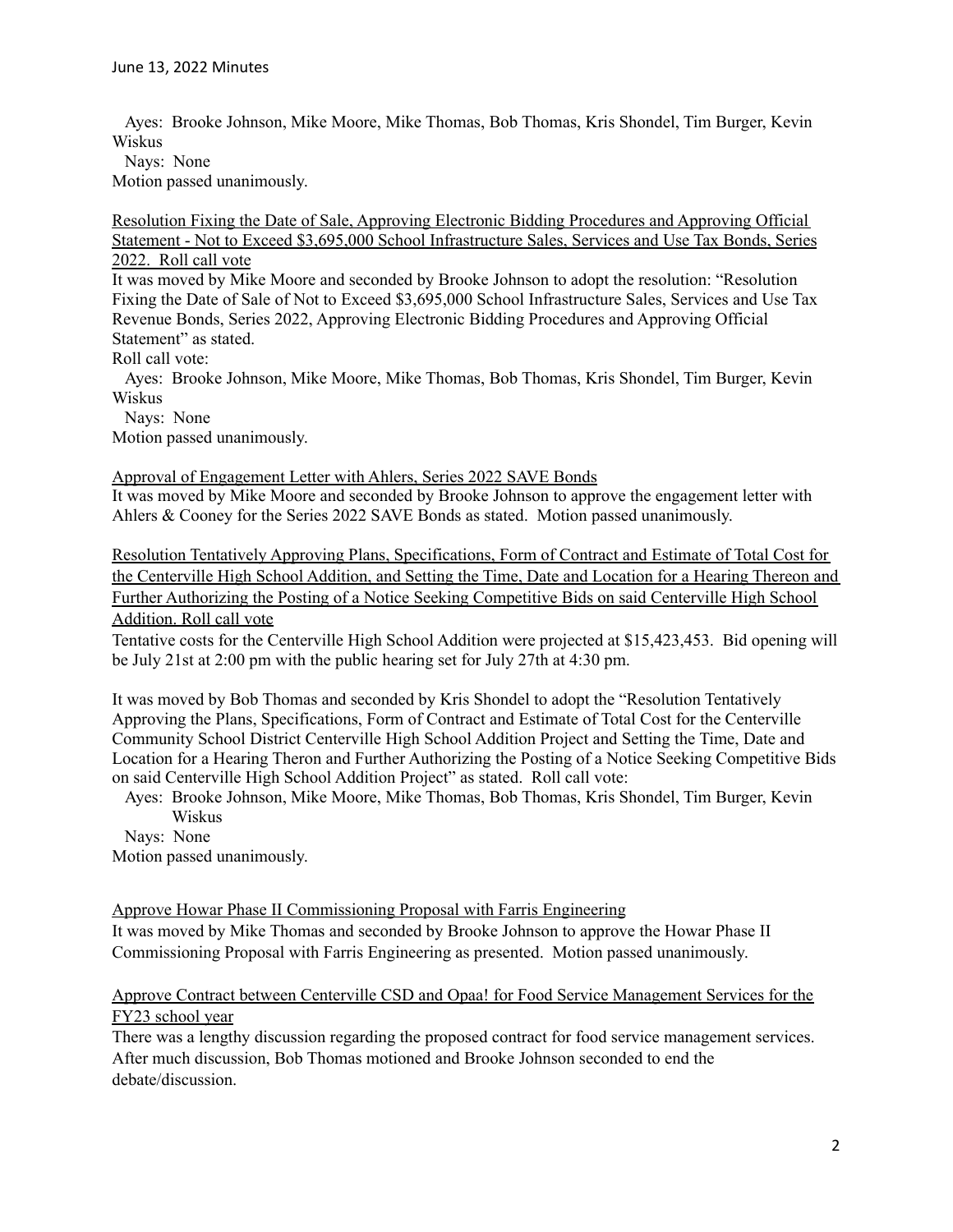It was moved by Brooke Johnson and seconded by Tim Burger to approve the contract between Centerville Community School District and Opaa! for food service management services for the 2022-23 school year as stated. Motion passed 5-2 with Mike Thomas and Kris Shondel voting nay.

### Approve School Fees for 2022-23 in General/Cafeteria/Activity Funds

It was recommended by Lisa Swarts as well as the finance committee to reinstate textbook/workbook/software fees at a rate of \$50.00 for grades K-12.

It was moved by Mike Thomas and seconded by Bob Thomas to approve the list of 2022-23 fees as stated and recommended. Motion passed 6-1 with Mike Moore voting nay.

### Approve Final FY22 TSS Teacher Funds Payment

It was moved by Mike Moore and seconded by Brooke Johnson to approve the final Teacher Salary Supplement payments as presented. Motion passed unanimously.

Approval of Addition of Middle School and High School Girls Wrestling Program It was moved by Mike Thomas and seconded by Kris Shondel to approve the addition of a Middle School and High School Wrestling Program. Motion passed unanimously.

### Approve Schedule D Addition

It was moved by Brooke Johnson and seconded by Mike Thomas to add Color Guard Sponsor to Master Contract Schedule D with a beginning salary of \$1,130. Motion passed unanimously.

### Set Board Meeting Dates and Times for 2022-2023

It was moved by Bob Thomas and seconded by Brooke Johnson to approve board meeting dates and times as listed. Motion passed unanimously.

# Consideration of 2022-23 AEA Cooperative Purchasing Agreement

There was no action on this item.

### Approval of Technology Purchase Order

It was moved by Mike Moore and seconded by Brooke Johnson to approve the technology purchase order to BlueAlly for \$80,100 as presented. Motion passed unanimously.

### Approval of SilverStone GASB #75 OPEB Service Agreement

It was moved by Tim Burger and seconded by Kris Shondel to approve the Silverstone GASB #75 OPEB Service agreement as presented. Motion passed unanimously.

### Consideration of District Legal Newspaper

It was moved by Bob Thomas and seconded by Mike Moore to approve the Appanoose Weekly as the District's newspaper for legal publications. Motion passed unanimously.

### Approve Personnel Business Procedures

### **Resignations**

1. Sheridan Fast – Resigning from Aide Specific at Howar Middle School effective June 1, 2022.

2. Neal Caylor - Resigning from High School Science Teacher, Head Boys' Soccer Coach, Head M.S. Boys' & Girls' Cross Country Coach and National Honor Society Sponsor effective at the end of the 2021-22 contract year.

3. Jaycee Smith – Resigning from  $7<sup>th</sup> - 12<sup>th</sup>$  grade Family Consumer Science Teacher, Quiz Bowl Sponsor and Jr./Sr. Prom Sponsor at the end of the 2021-22 contract year.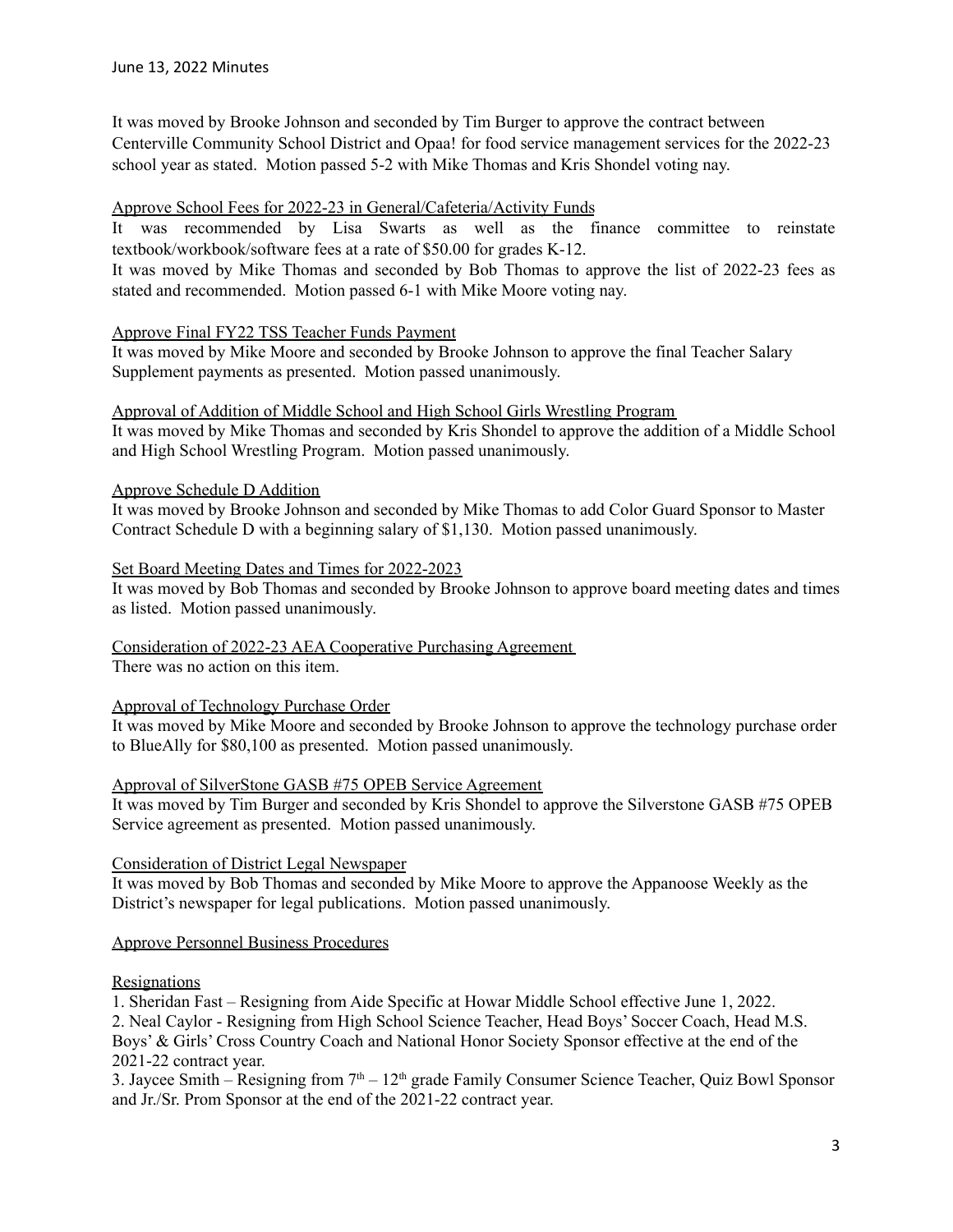4. Karen Swanson – Resigning from Middle School Principal/Coordinator of Career and Technical Education programs effective June 30, 2022.

## **Transfers**

1. Brad Warren – Transfer from Dean of Students at CHS to Principal at CHS, \$115,000.00 per year, replacing Matt Johnson, effective July 1, 2022.

2. Randy Naill – Transfer from Part-Time Custodian at CHS to Full-Time Custodian at CHS, 8 hours per day, 261 days per year, Level III, Step 6, \$15.27 per hour, replacing Terry Garr, effective July 1, 2022. 3. Laura DePrizio – Transfer from Assistant Speech to Head Speech Sponsor for the 2022-23 contract year, step 13, \$1,960.69.

4. Jonathan (Matt) Kovacevich – Transfer from  $7<sup>th</sup>$  Grade Boys' Basketball to  $8<sup>th</sup>$  Grade Boys' Basketball Coach, Step 13, \$3,275.66, effective Nov. 1, 2022, replacing Steve Clark.

### Employment/Contracts

1. Mark Taylor – Superintendent, 2-year contract, \$160,000 per year, plus \$10,000 moving expense reimbursement, replacing Tom Rubel, effective July 1, 2022.

2. Elizabeth Weinberg – H.S. Business Teacher, B.A. Step 1, \$43,569.00 replacing Tracie Valentine, effective August 16, 2022 for 189 days.

3. Janae Crabtree – H.S. Science Teacher, M.A. Step 13, \$61,057.00, replacing Neal Caylor, effective August 16, 2022 for 189 days.

4. Cindy Fluegge – Contract Adjustment – Reduce contract to 60% FTE for the 2022-23 contract year, \$32,106.00, 113 days effective August 17, 2022.

5. Christopher McCutchan – Head Drama Sponsor, Step 1, \$1,869.88, replacing Kayleen Durley, effective Sept. 1, 2022.

5. Lisa Spiker – National Honor Society Sponsor shared 50%, Step 6, \$341.35, replacing Neal Caylor, effective August 23, 2022.

6. Brain Koehler – FY 22 Summer Weight Room, Step 1, \$2,761.11, replacing John Cochran, effective July 2, 2022.

7. Emily Mason – H.S. Girls' Basketball Asst. Coach, Step 1, \$2,761.11, replacing Taylor Lawson, effective Nov. 7, 2022.

8. Emilie Wendell – H.S. Girls' Basketball Asst. Coach, Step 1, \$2,761.11, replacing Jeff Moore, effective Nov. 7, 2022.

9. Claire Mathews – M.S. Softball Coach, Step 1, \$1,795.90. replacing Alex Belloma, effective May 16, 2022.

10. Daniel George – Summer B & G Help, Level I, Step 1, \$11.97 per hour as needed, effective June 2, 2022.

11. Conner Stephens - Summer B & G Help, Level I, Step 1, \$11.97 per hour as needed, effective June 2, 2022.

12. Tara Terrones – Tuition Reimbursement Agreement – repayment of tuition for courses to obtain TAG endorsement not to exceed \$7,000.

13. Krystal Bronson – BA Step 9 85% - 2.5 extended days, \$509.40

14. Meghan Decena – BA Step 12 – 2.5 extended days, \$740.38

15. Mekca Wallace-Spurgin – adjustment to current contract to reflect the deletion of 11 working days (days within school year that students and teachers are not required to be in attendance due to breaks) – amount of salary will remain the same.

### Sports Officials Contracts – as listed

### Superintendent Report

Mr. Rubel reported out that he has had several conversations with the incoming superintendent. He believes it will be a good transition. He also spoke about school safety and school vouchers.